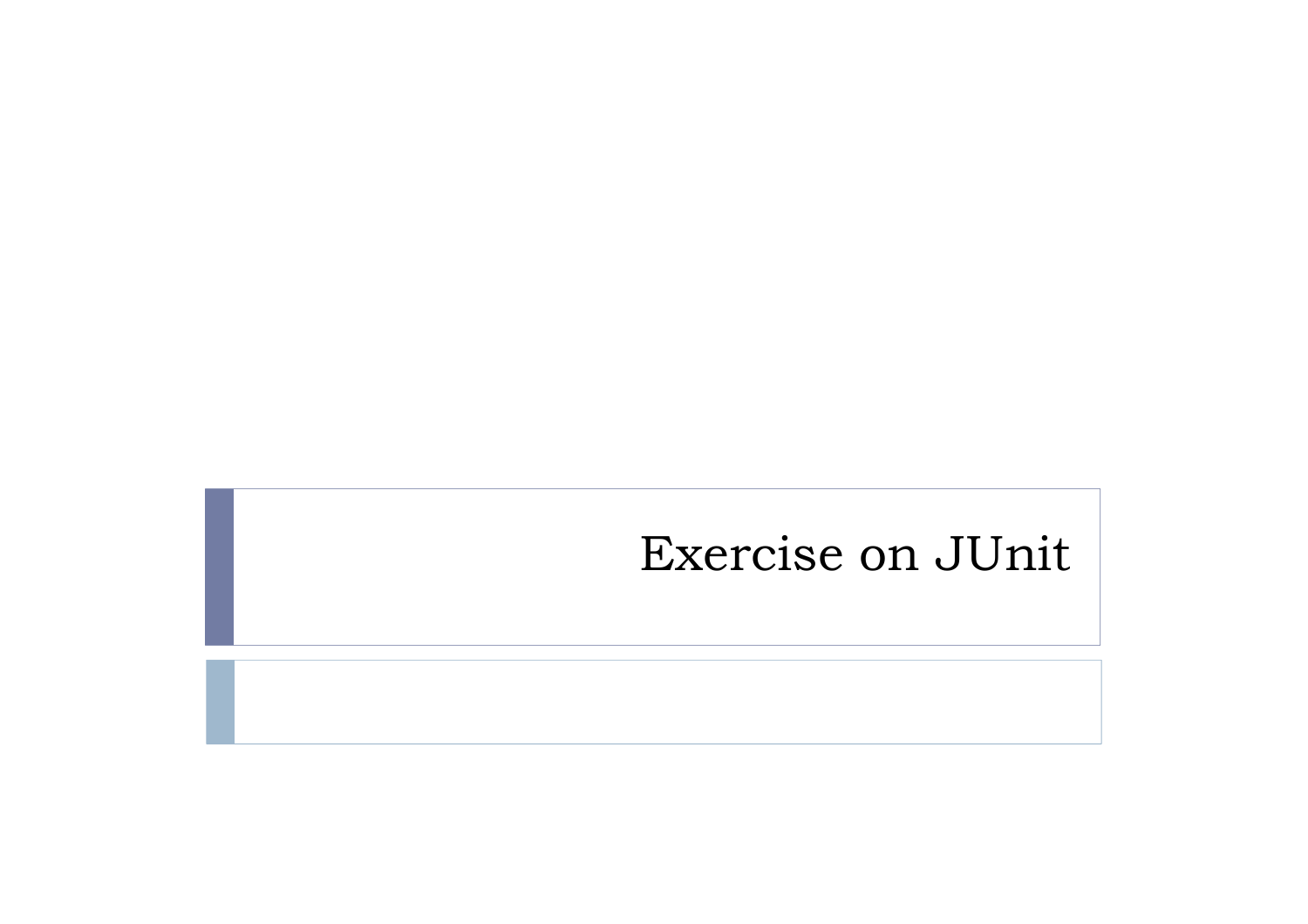# Exercise 1: shopping cart

- $\blacktriangleright$  Exploit JUnit to test the following program
- http://didattica.agentgroup.unimore.it/wiki/images/6/65/ShoppingCart.zip $\blacktriangleright$

#### $\blacktriangleright$  Specifications

- $\blacktriangleright$  When created, the cart has 0 items
- $\blacktriangleright$  When empty, the cart has 0 items
- ▶ When a new product is added, the number of items must be incremented
- ▶ When a new product is added, the new balance must be the sum of the previous balance plus the cost of the new product
- When an item is removed, the number of items must be decreased
- $\triangleright$  When a product not in the cart is removed, a **ProductNotFoundException** must be thrown
	- Þ Hint: insert the call in a try block and put a **fail()** after the call to **removeItem()**
- By Filippo Ricca DISI, Università di Genova, Italy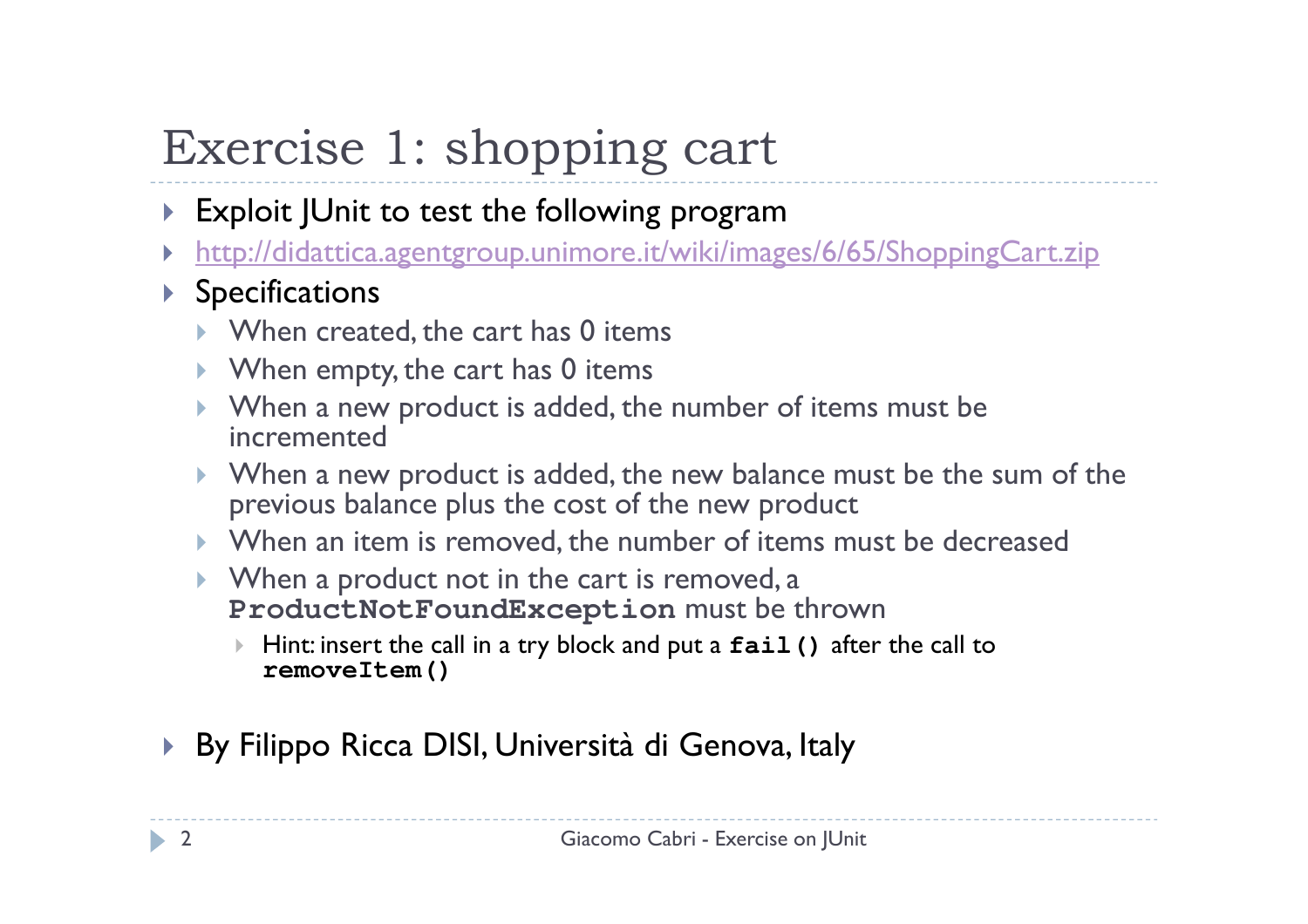#### Class ShoppingCart

```
import java.util.*;
```

```
public class ShoppingCart
{private ArrayList items;
 public ShoppingCart() {
items = new ArrayList();
  }
public double getBalance() {double balance = 0.00;
for (Iterator i = items.iterator(); i.hasNext();){Product item = (Product)i.next();balance += item.getPrice();}
return balance;
  }
```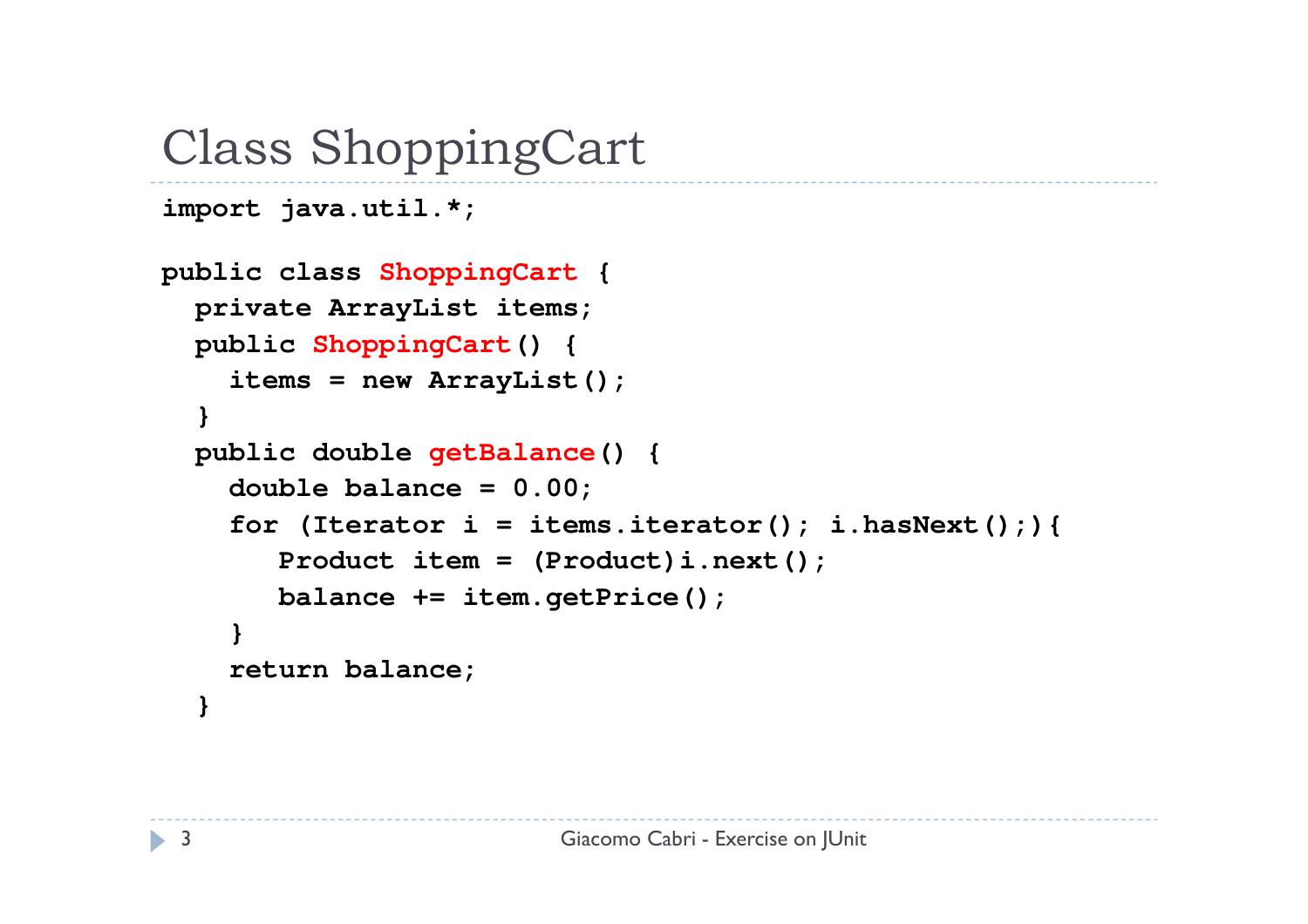```
Class ShoppingCart (2)
```

```
public void addItem(Product item) {
 items.add(item);}
public void removeItem(Product item)
       throws ProductNotFoundException {
 if (!items.remove(item)) {
    throw new ProductNotFoundException();}
}
public int getItemCount() {
 return items.size();
}
public void empty() {
 items.clear();}
```
**}**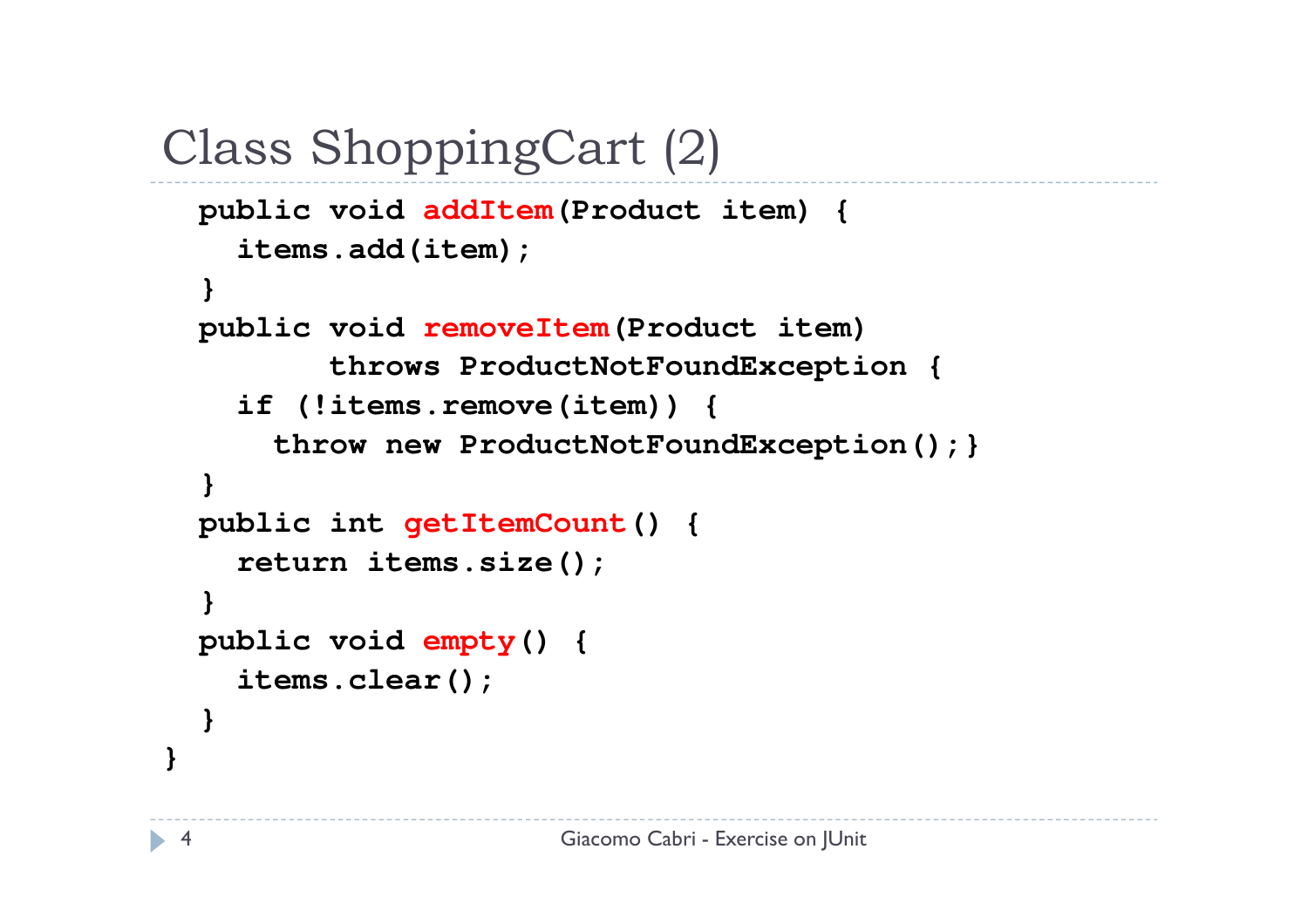#### Class Product

```
public class Product {
 private String title;
 private double price;
public Product (String t, double p) {
   this.title = t;this. price = p;}
public String getTitle() {
    return title;
  }
public double getPrice() {return price;
  }
```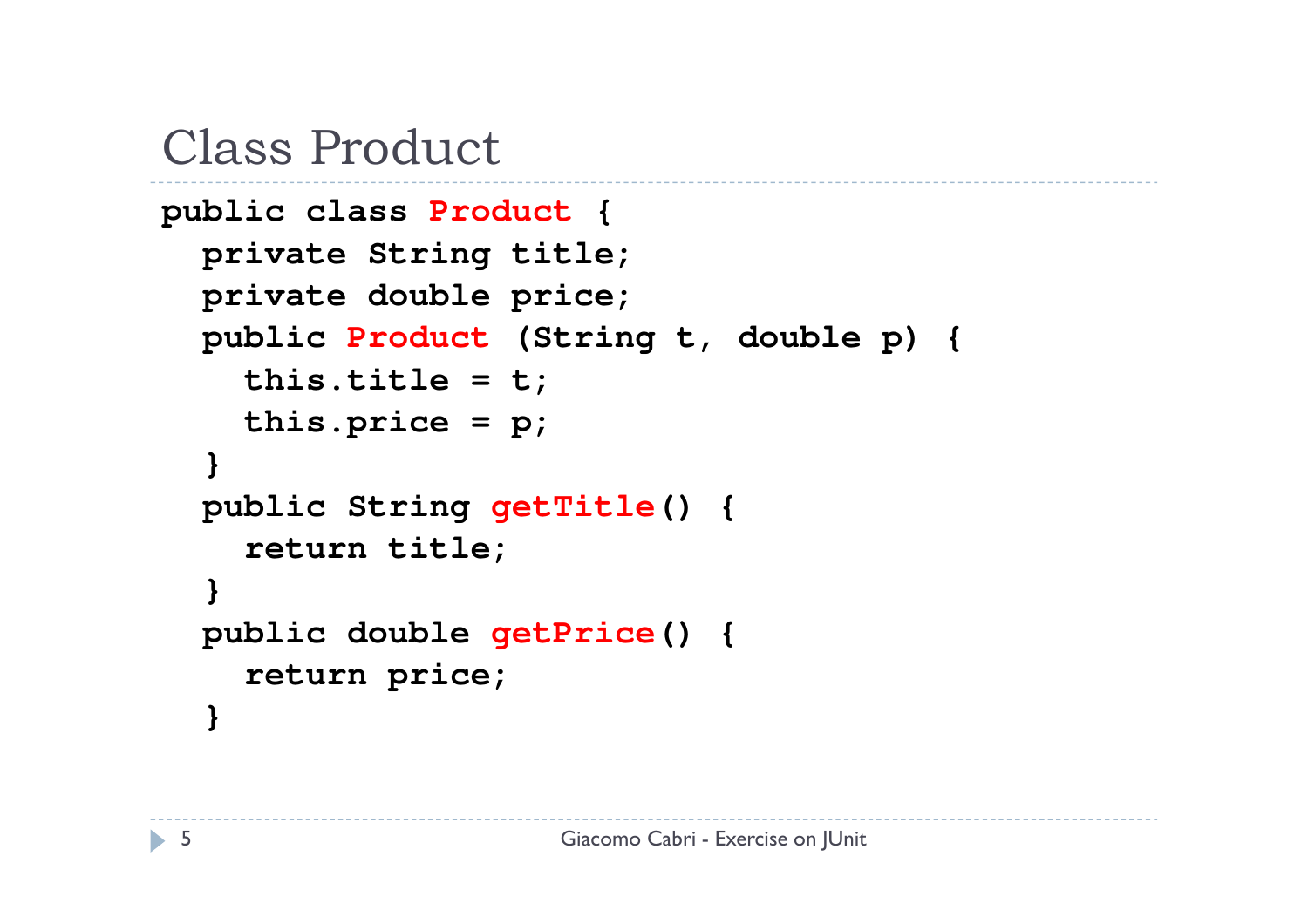```
Class Product (2)public double getPrice() {return price;
  }
public boolean equals(Object o) {
    if (o instanceof Product) {
      Product p = (Product)o;return p.getTitle().equals(title);
    }return false;
  }}
```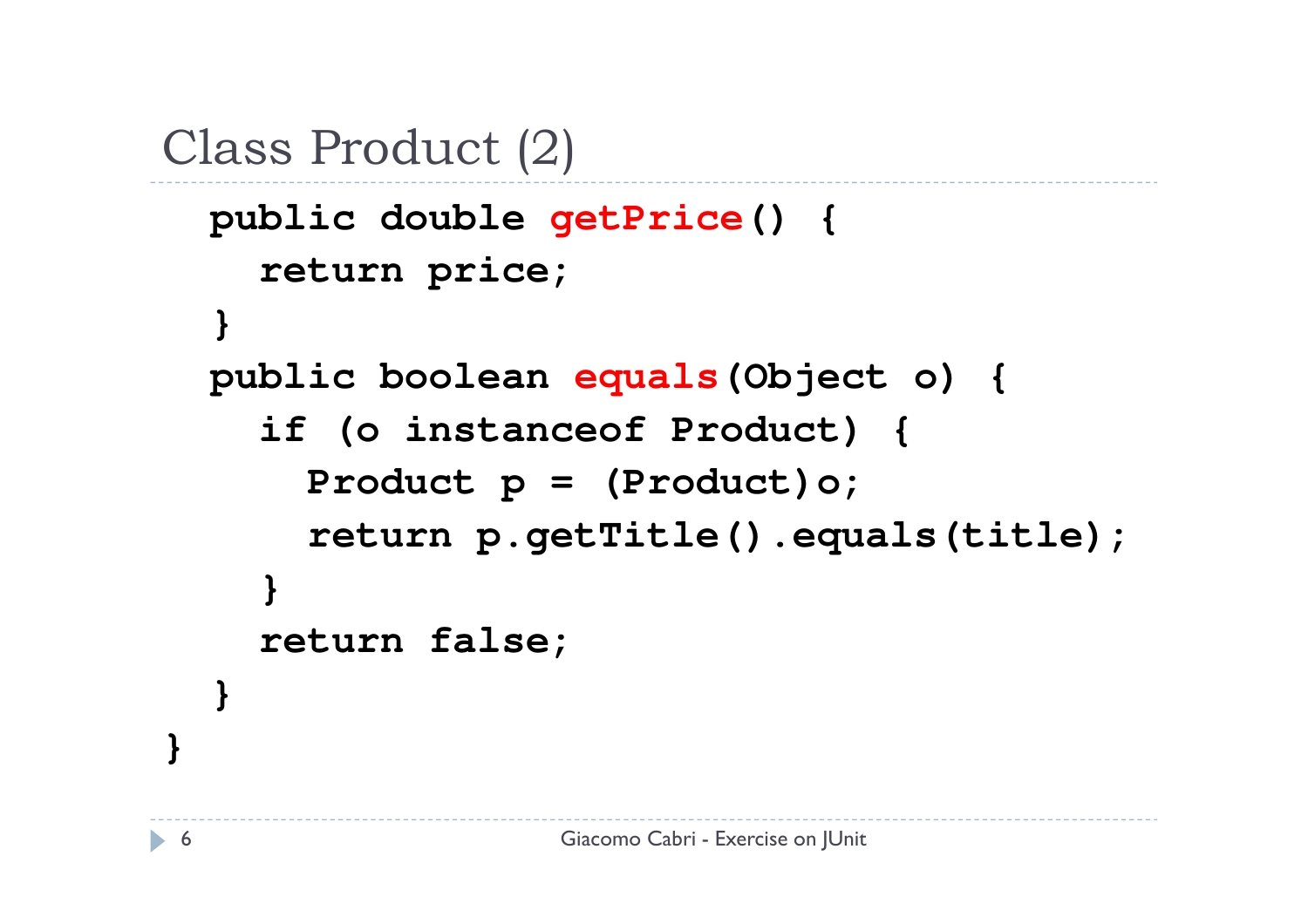Class ProductNotFoundException

```
public class ProductNotFoundException
extends Exception {
 public ProductNotFoundException() {super();}
```
**}**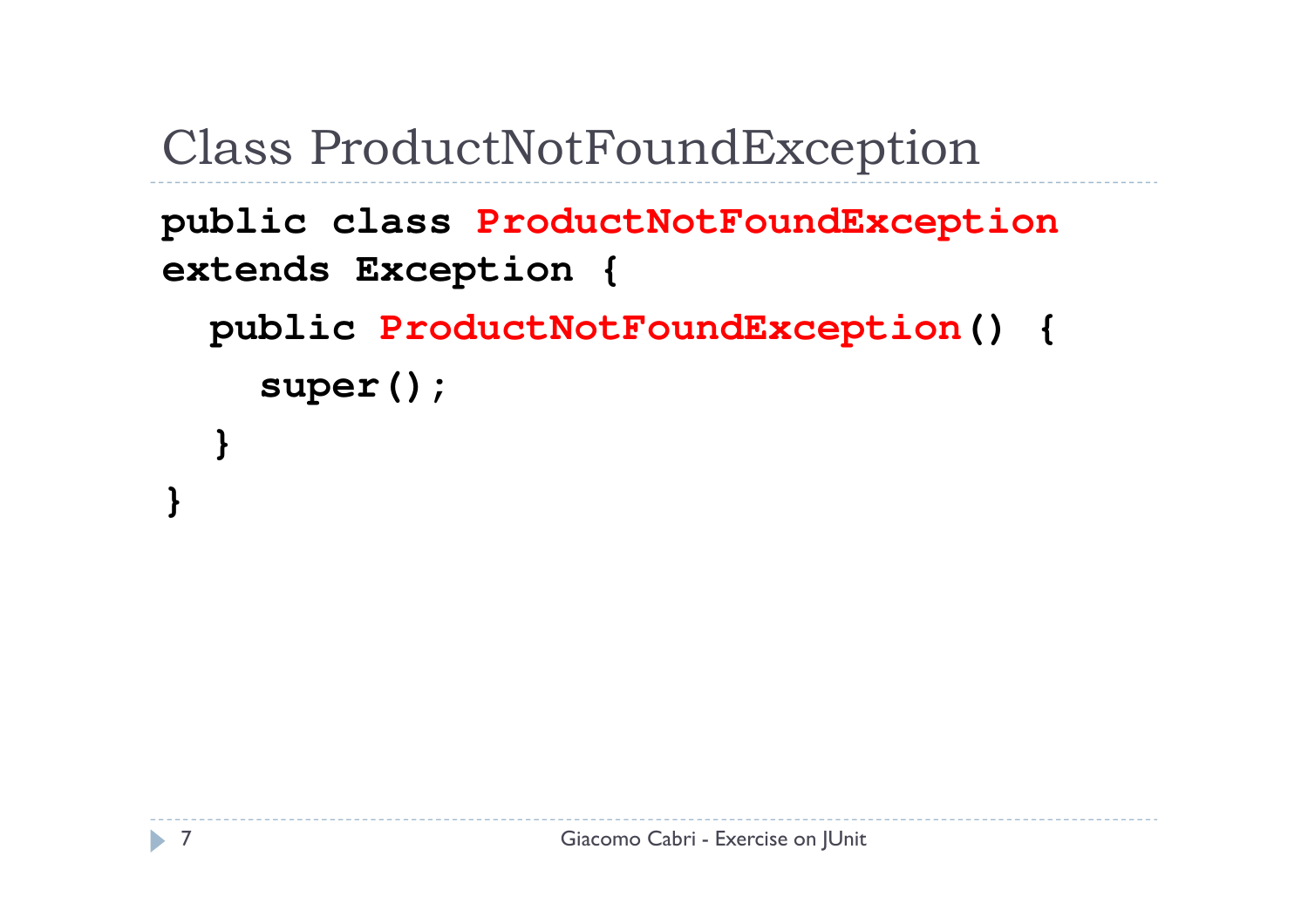### Exercise 2: converter

- $\blacktriangleright$  Write a class with a static method that converts a string into an integer value
- ▶ Specifications
	- $\blacktriangleright$  The method must accept a string and convert it into an integer
	- Well formed strings does not contain characters different from numbers, trailing spaces and minus
	- The represented number must be in the range [-32768, 32767]
	- $\blacktriangleright$  No real number are allowed
- ▶ OK:" -3","500","-10","32767"
- ▶ NO:"2 3","32768","A3","2.3"